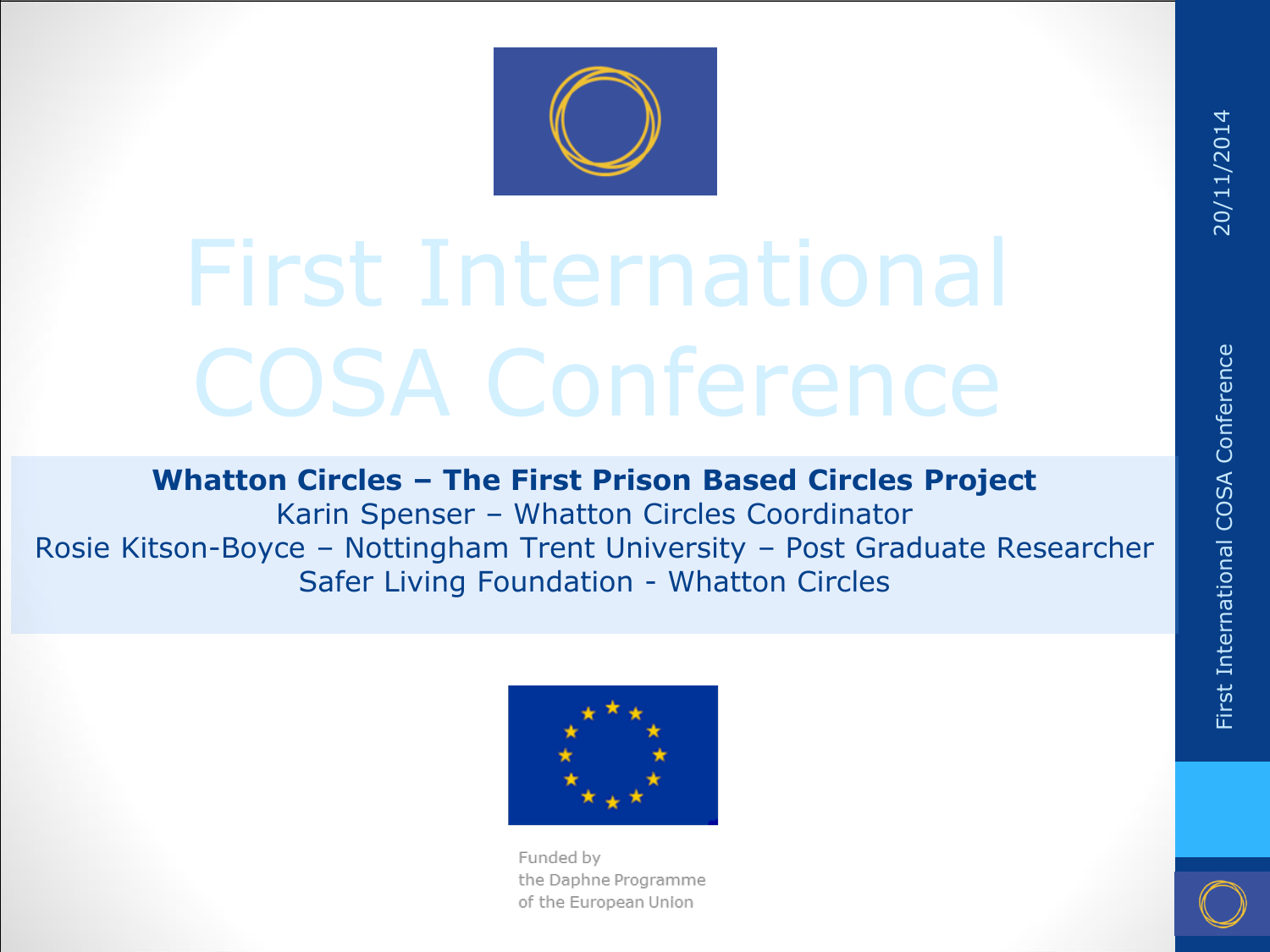## **The Safer Living Foundation (SLF)**

The SLF is a charitable organisation

Joint venture between:

- HMP Whatton
- Nottingham Trent University
- MAPPA
- National Probation Trust (Notts)
- Nottinghamshire Police
- Age UK
- Circles UK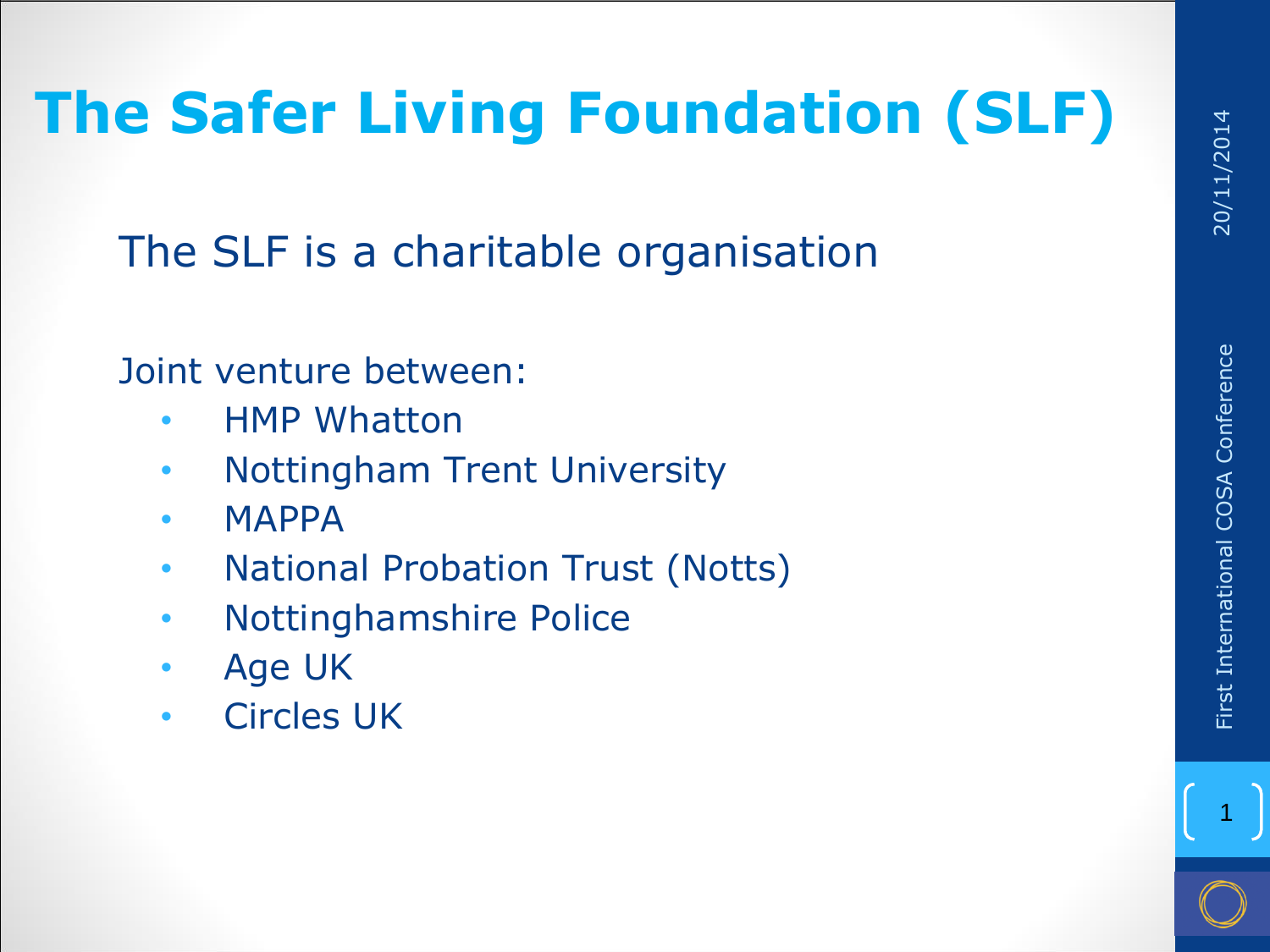#### **Why we began...**

- Concern some high risk prisoners were leaving HMP Whatton without family or community support
- Particularly
	- Intellectual Disabilities
	- Elderly (+ 55 years)
- Worrying as social isolation is a significant risk factor for further reoffending.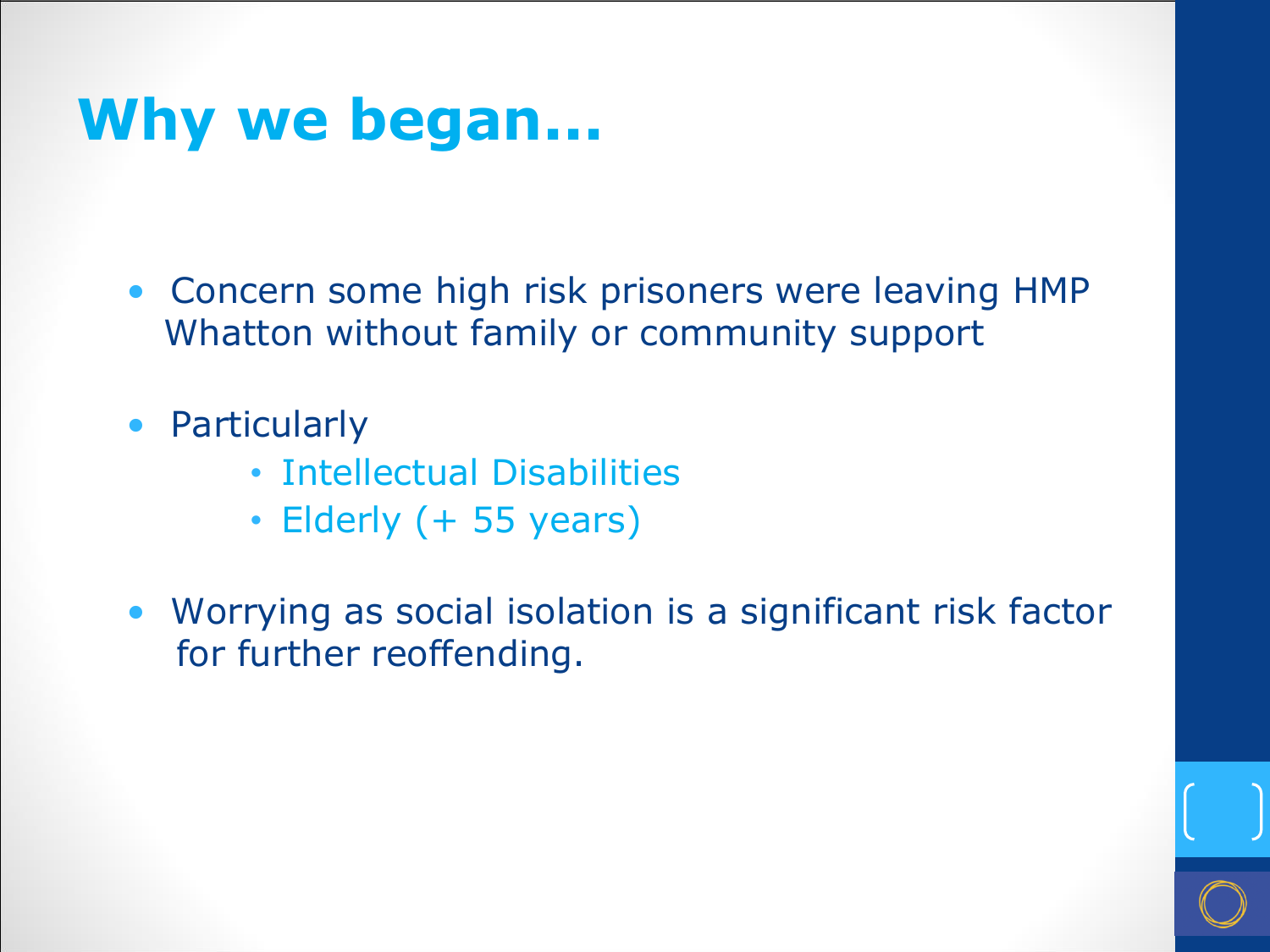### **Establishing the SLF**

- Charitable status approval February 2014
- Funding :
	- NHS England
	- The Co-operative Society
	- Allen Lane Foundation
	- Police and Crime Commissioner
	- Eleanor Rathbone Charitable Trust
	- Nottingham Trent University
	- The Lottery
- Plus Fund Raising Events:
	- Sponsored bike ride for supporters
	- Raised money through JustGiving
	- The prisoners at Whatton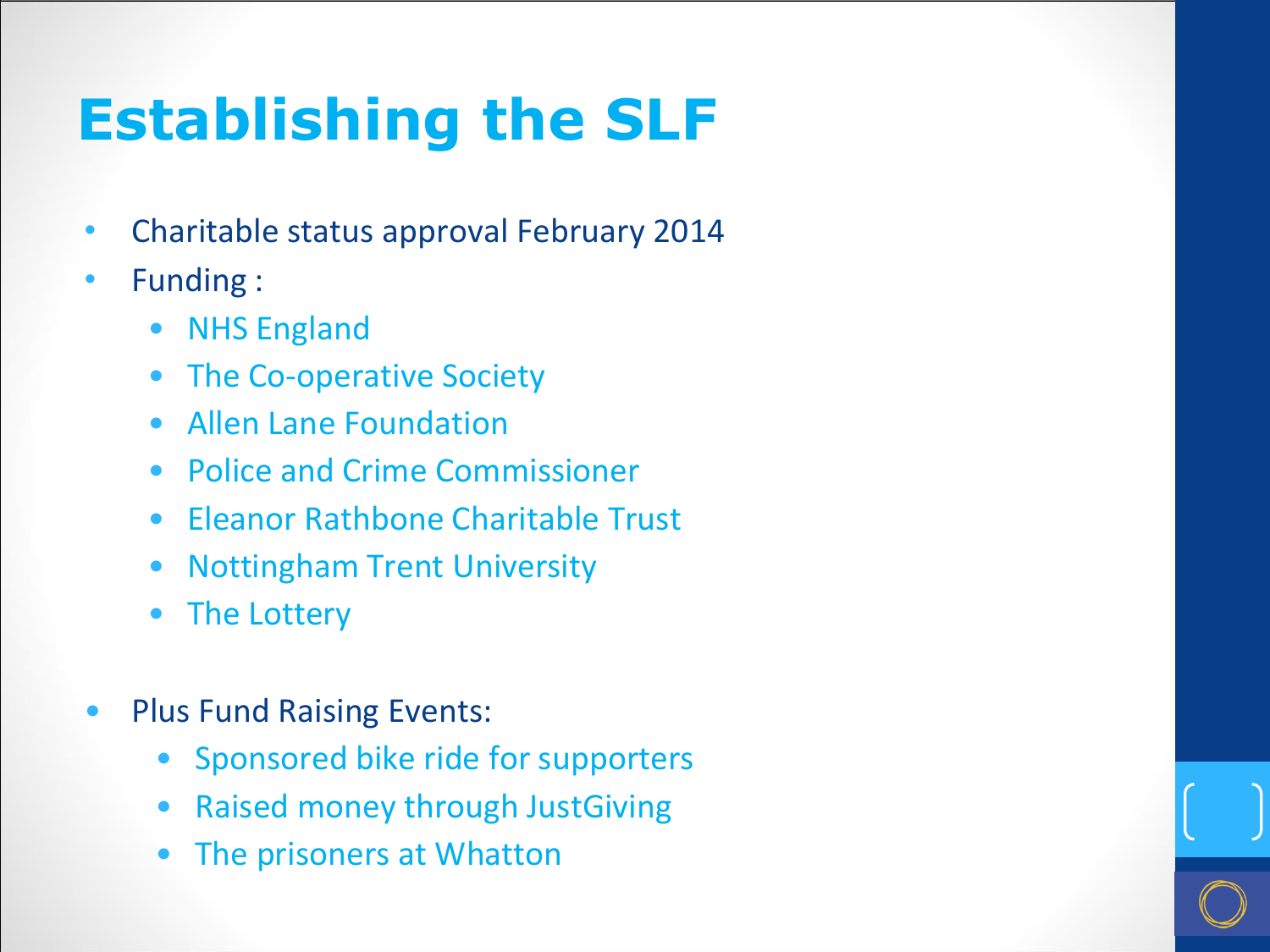#### **The SLF Aims**

Following the success of community CoSA projects in the UK:

- First prison based CoSA in the UK set up under the SLF charity at HMP Whatton.
- Each Circle 6 months before release & 18 months after release (time periods are approximate).
- The first two Circles will start Winter 2014
	- **4 Circles in year 1**
	- **8 Circles in year 2**
	- **12 Circles in year 3**
- Core Members will consist of sex offenders
	- **Intellectually Disabled**
	- **Elderly (55 years+)**

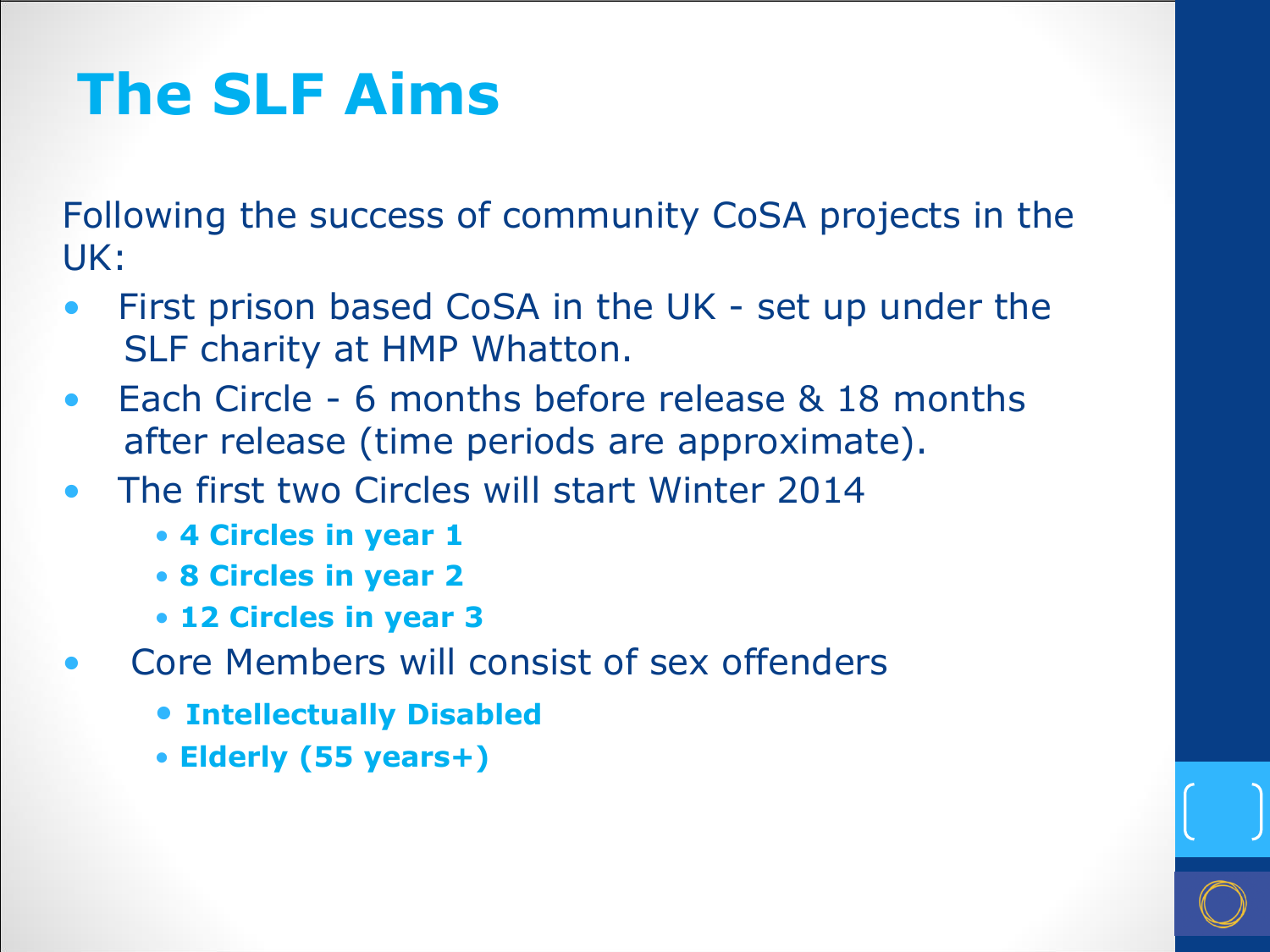### **Why ID and/or Elderly?**

- Vulnerable categories of sex offenders who often find transition from prison to community difficult and socially isolating
- Sexual offending rate is 6.8x higher in sex offenders with Intellectual Disabilities compared to the general population of sex offenders **(Craig & Hutchinson, 2005)**
- Sexual offending is the only crime to be repeated with age as sexual offences are often motivated by problems typically associated with old age, such as loneliness and social isolation **(Hart, 2008)**
- Those who do not meet the above criteria but who have a severe lack of social support on release will also be considered.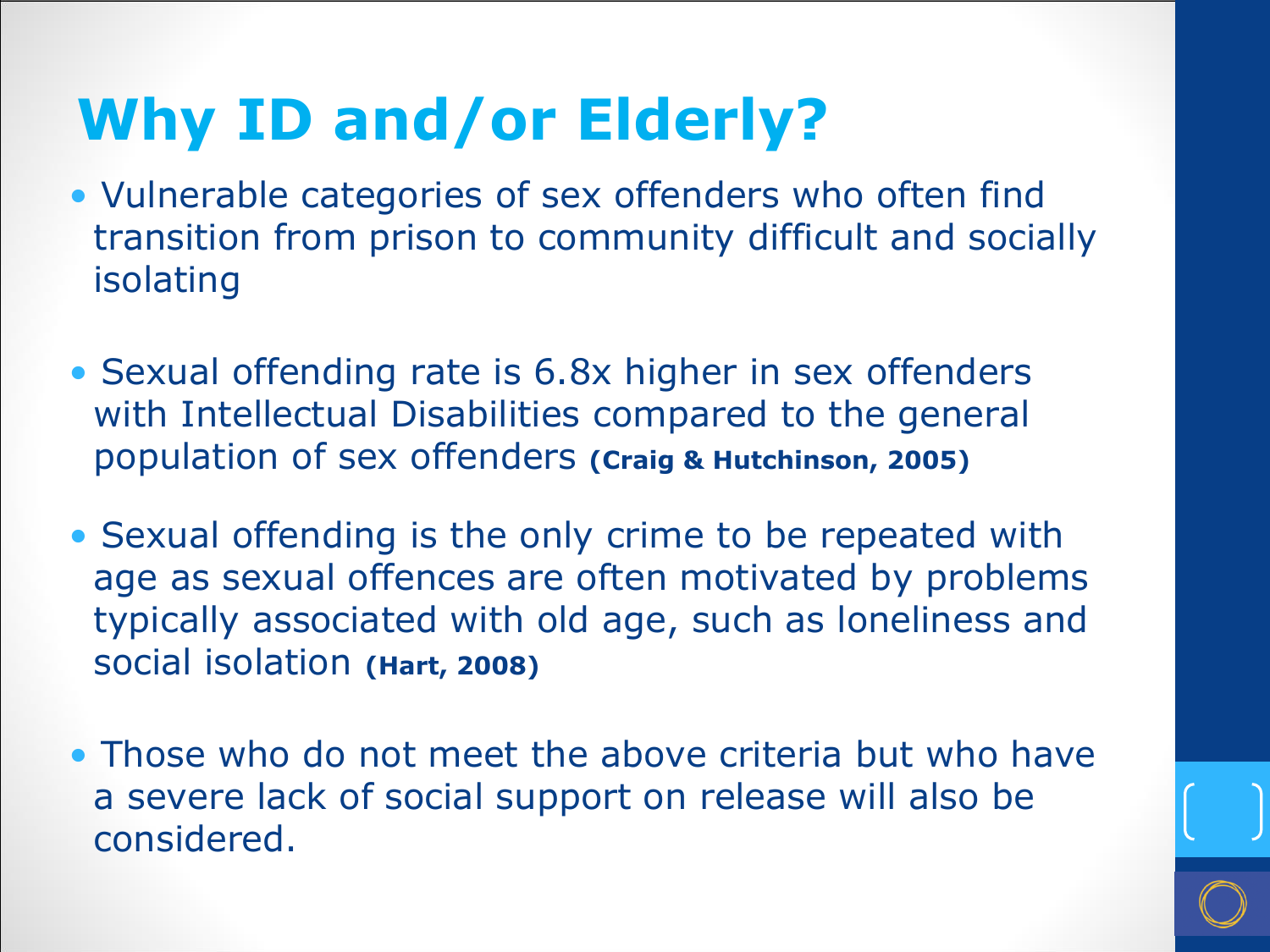## **Previous Research**

- Studied 71 / 100 Circles (South East of the UK) in the first 10 years since the project started
	- Compared to control (persons referred to, but not placed, in a Circle) Core Members had a significantly lower number of sexual or violent re-offences.

**(Bates, 2014***)*

- Critics state there is not enough evidence to confirm CoSA significantly reduces sexual recidivism
	- Existing research varies in quality /lack of statistically significant results
- Low base rates make demonstrating a reduction in reoffending rates difficult
- New CoSA projects must implements research to assess and success

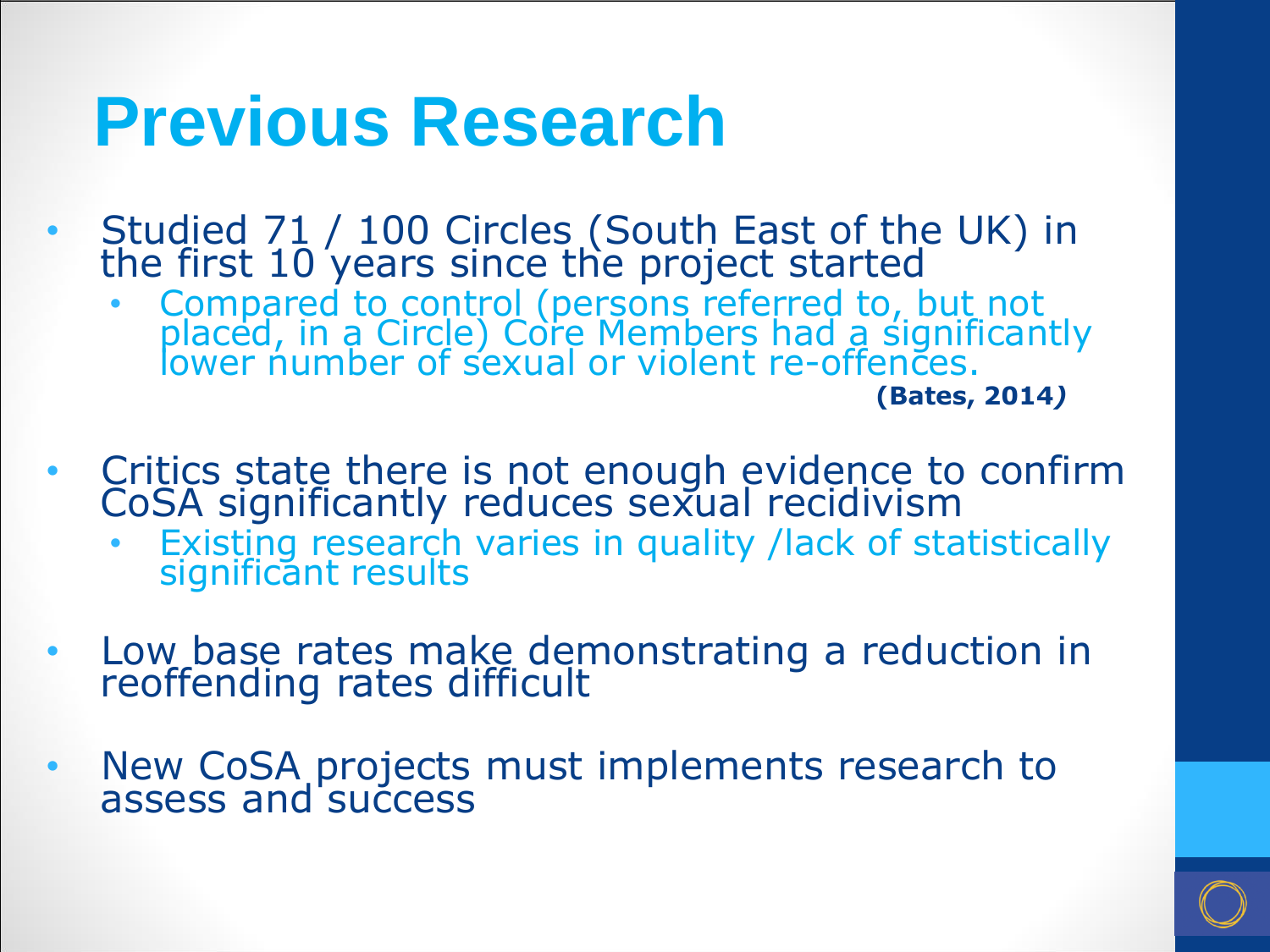#### **Our Research**

#### • Strand One

• Questionnaires pre and post Circle *(Hope, Group Cohesiveness, Personal Growth, Social Support, States of Change)*

- Evaluate the impact and effect of the Circle on the Core Member
- Compare Core Members and matched control group.
- Reconviction data collected
- **Stand Two** 
	- Qualitative and mixed method research
	- Interviews with 6 offenders pre and post Circle
		- Explore expectations, hopes and fears of release and whether this changes during their time as a CM
		- To explore their experiences of being in a prison-based circle
	- Interviews with Circles volunteers
		- To understand their experiences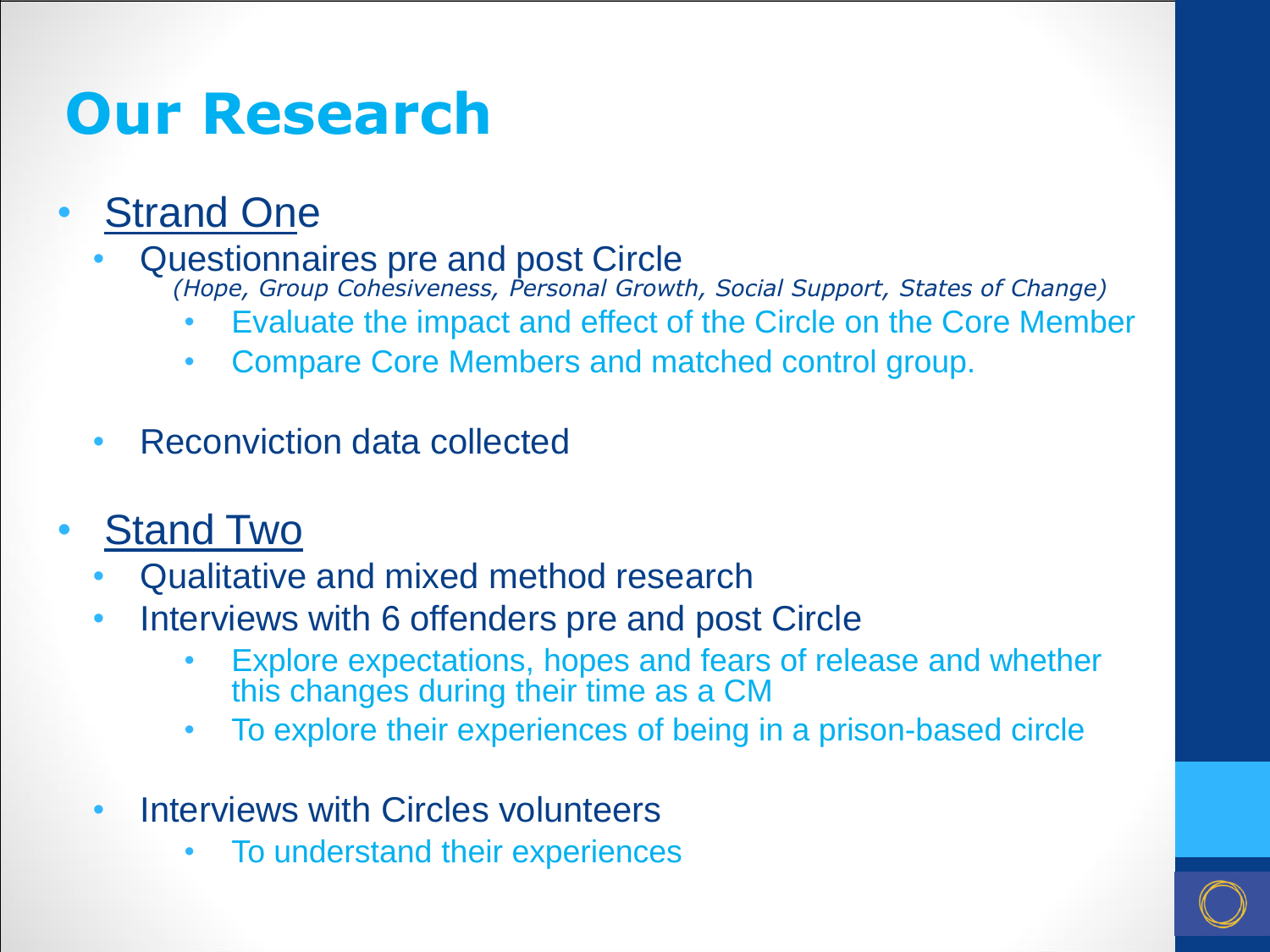#### **Importance of the Research**

- First time in the UK that CoSA will be established within a prison setting
- First time CoSA will focus specifically on ID/ elderly offenders
- Evaluations of rehabilitative initiatives within prisons have not always been evaluated effectively

(Mann 2014)

- A gap is often found between practice and research with the research being carried out retrospectively
- Research significant on an international scale, informing and benefiting academics, practitioners and policy-makers alike